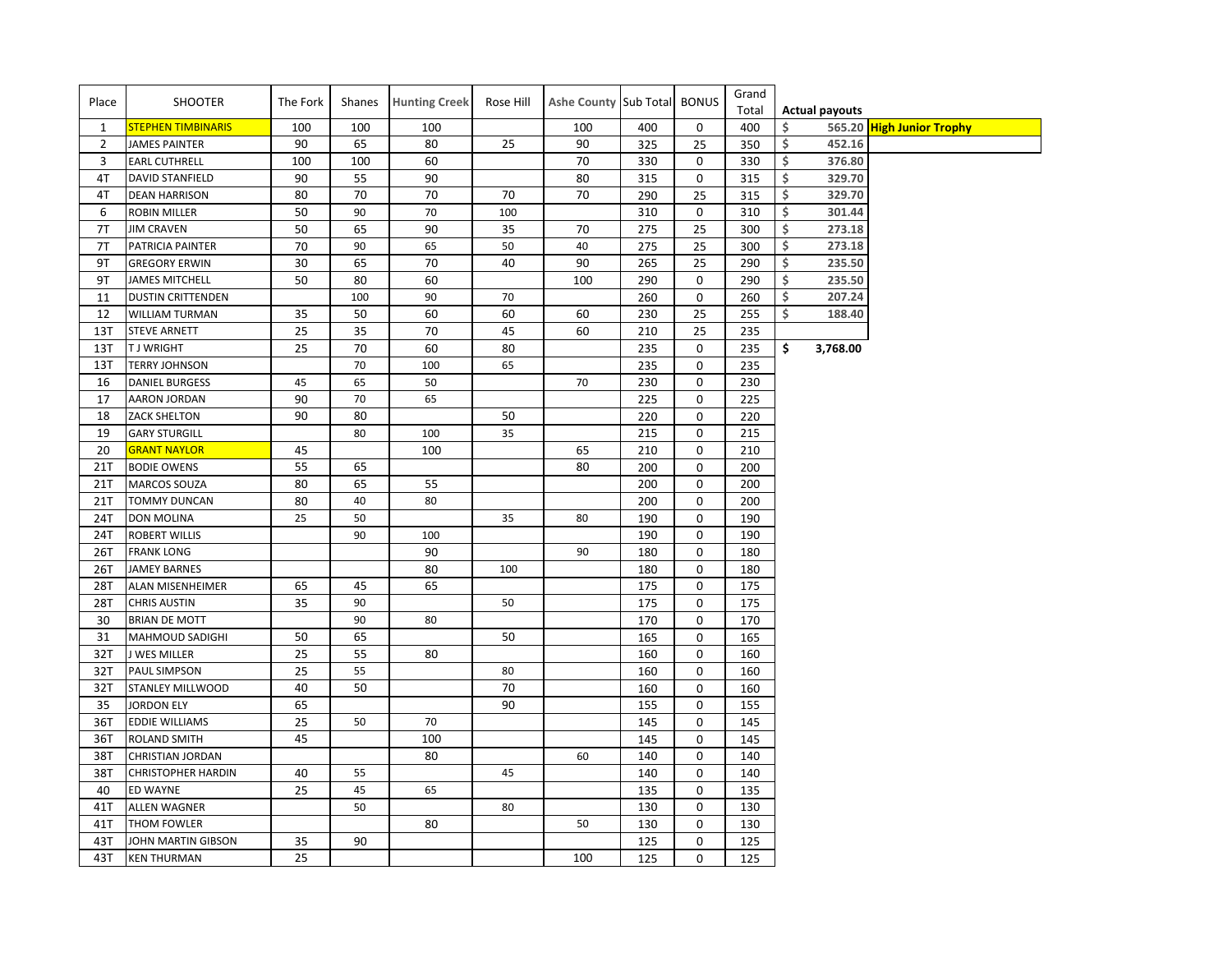| 43T | <b>STEVE BURLEYSON</b>   | 60  | 25  | 40  |     |     | 125 | 0 | 125 |
|-----|--------------------------|-----|-----|-----|-----|-----|-----|---|-----|
| 46  | <b>JAMES JOINES</b>      |     | 30  |     |     | 90  | 120 | 0 | 120 |
| 47T | <b>DAVID SANDERS</b>     |     |     | 55  | 60  |     | 115 | 0 | 115 |
| 47T | <b>ERIC CRAIG</b>        | 25  | 90  |     |     |     | 115 | 0 | 115 |
| 49  | <b>CARTER CUTHRELL</b>   |     | 50  | 55  |     |     | 105 | 0 | 105 |
| 50T | <b>ANTON BEVIS</b>       |     | 100 |     |     |     | 100 | 0 | 100 |
| 50T | <b>ASHLEY MARSH</b>      | 100 |     |     |     |     | 100 | 0 | 100 |
| 50T | <b>ASHTON VANNOY</b>     |     | 35  |     |     | 65  | 100 | 0 | 100 |
| 50T | <b>AUSTIN CASEY</b>      |     |     | 100 |     |     | 100 | 0 | 100 |
| 50T | <b>BARRY MOORE JR</b>    |     | 100 |     |     |     | 100 | 0 | 100 |
| 50T | <b>BOBBY JONES</b>       |     |     | 100 |     |     | 100 | 0 | 100 |
| 50T | <b>CAMERON HICKS</b>     | 100 |     |     |     |     | 100 | 0 | 100 |
| 50T | <b>CHRIS MOORE</b>       | 100 |     |     |     |     | 100 | 0 | 100 |
| 50T | <b>DAVID GURKIN</b>      |     |     |     | 100 |     | 100 | 0 | 100 |
| 50T | <b>GREG HALPIN</b>       | 100 |     |     |     |     | 100 | 0 | 100 |
| 50T | <b>JACK BOUCHER</b>      |     |     |     | 100 |     | 100 | 0 | 100 |
| 50T | <b>JIM NAVES</b>         |     |     |     | 100 |     | 100 | 0 | 100 |
| 50T | <b>JOSH LANGLEY</b>      |     | 100 |     |     |     | 100 | 0 | 100 |
| 50T | <b>KATELYN ALLIGOOD</b>  |     |     |     | 100 |     | 100 | 0 | 100 |
| 50T | <b>KENT SCARBOROUGH</b>  | 100 |     |     |     |     | 100 | 0 | 100 |
| 50T | <b>KIT BARKER</b>        | 25  | 25  | 25  | 25  |     | 100 | 0 | 100 |
| 50T | MICHAEL ROULEAU          |     |     |     | 100 |     | 100 | 0 | 100 |
| 50T | <b>MIKE WILSON</b>       |     |     |     | 100 |     | 100 | 0 | 100 |
| 50T | <b>ROBERT CONGER</b>     |     | 100 |     |     |     | 100 | 0 | 100 |
| 50T | <b>RON LANGLEY</b>       |     |     |     | 100 |     | 100 | 0 | 100 |
| 50T | <b>SCOTT FRYE</b>        | 60  | 40  |     |     |     | 100 | 0 | 100 |
| 50T | <b>SHANON CARTER</b>     |     |     |     | 100 |     | 100 | 0 | 100 |
| 50T | <b>TERRY BARNHARDT</b>   |     | 60  |     | 40  |     | 100 | 0 | 100 |
| 50T | <b>ELLA POTTS</b>        |     |     |     |     | 100 | 100 | 0 | 100 |
| 50T | <b>JAKE POTTS</b>        |     |     |     |     | 100 | 100 | 0 | 100 |
| 50T | <b>MATTHEW SPARTZ</b>    |     |     |     |     | 100 | 100 | 0 | 100 |
| 50T | <b>WILLIAM POTTS</b>     |     |     |     |     | 100 | 100 | 0 | 100 |
| 77T | ALBERT RUSSELL           |     |     | 40  |     | 55  | 95  | 0 | 95  |
| 77T | MICHAEL JOHNSON          | 35  |     |     | 60  |     | 95  | 0 | 95  |
| 79T | <b>BILL FIPPS</b>        | 90  |     |     |     |     | 90  | 0 | 90  |
| 79T | <b>DEREK SHELTON</b>     |     | 90  |     |     |     | 90  | 0 | 90  |
| 79T | <b>JAMES BYRD</b>        |     |     |     | 90  |     | 90  | 0 | 90  |
| 79T | <b>JAMES WALL</b>        | 90  |     |     |     |     | 90  | 0 | 90  |
| 79T | <b>JAY BUNTING</b>       |     | 90  |     |     |     | 90  | 0 | 90  |
| 79T | <b>LEE DIXON</b>         |     |     |     | 90  |     | 90  | 0 | 90  |
| 79T | <b>MARSHALL TOMCHIK</b>  |     |     | 90  |     |     | 90  | 0 | 90  |
| 79T | <b>MELISSA GROBLESKI</b> |     |     | 90  |     |     | 90  | 0 | 90  |
| 79T | MICHAEL LUONGO           | 90  |     |     |     |     | 90  | 0 | 90  |
| 79T | MICHELLE QUESENBERRY     |     | 90  |     |     |     | 90  | 0 | 90  |
| 79T | <b>NICK GIBIETIS</b>     |     |     | 90  |     |     | 90  | 0 | 90  |
| 79T | <b>RUSS AYERS</b>        |     |     |     | 90  |     | 90  | 0 | 90  |

**High Sub Junior Trophy**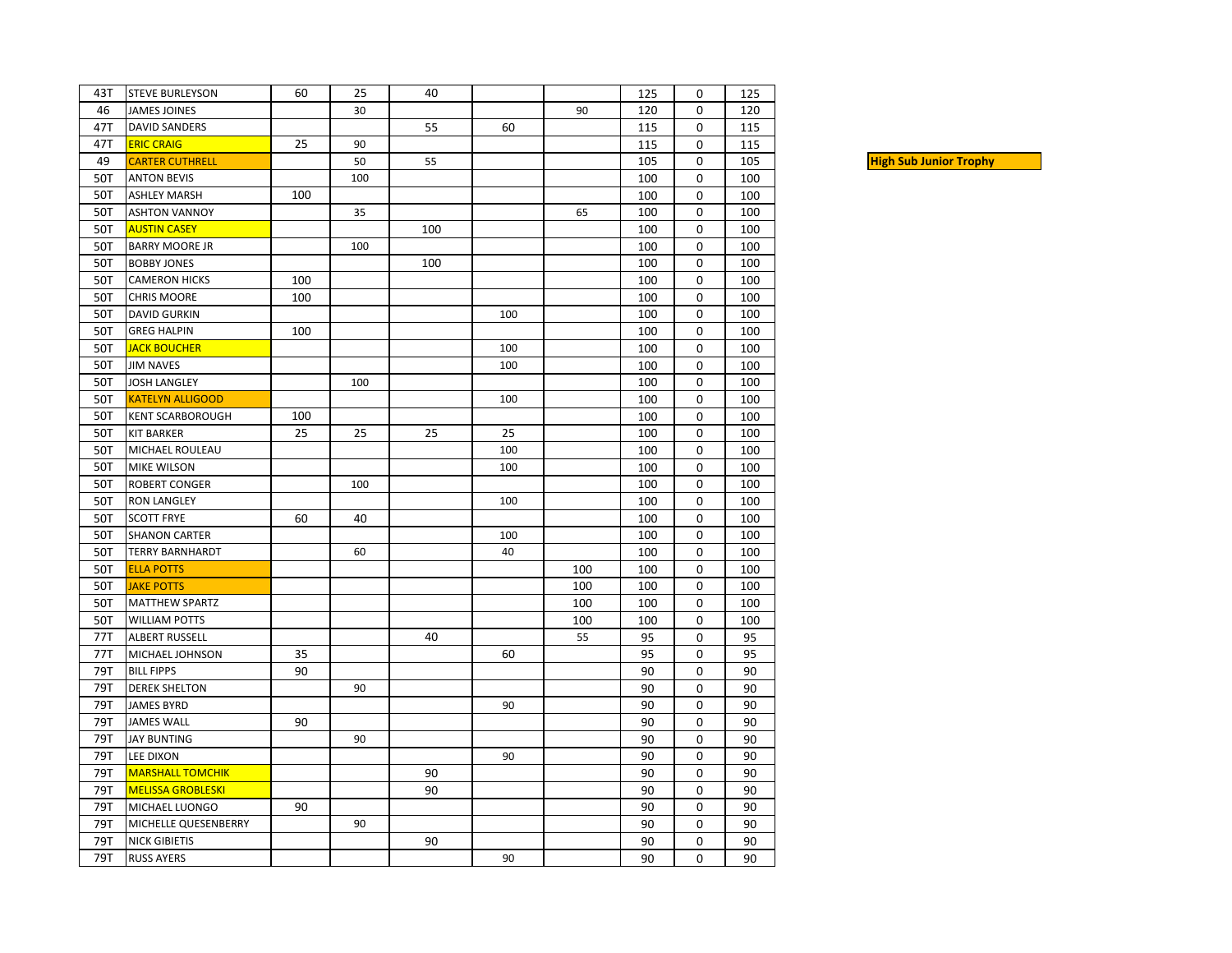| 79T  | <b>TOM PROCTOR</b>       | 60 | 30 |    |    |    | 90 | 0 | 90 |
|------|--------------------------|----|----|----|----|----|----|---|----|
| 79T  | <b>WILLIAM POORBOY</b>   | 90 |    |    |    |    | 90 | 0 | 90 |
| 79T  | THOMAS HOSTETLER         |    |    |    |    | 90 | 90 | 0 | 90 |
| 94T  | <b>BEN REYNOLDS</b>      | 25 |    | 55 |    |    | 80 | 0 | 80 |
| 94T  | <b>BRANDON CAPPS</b>     |    |    |    | 80 |    | 80 | 0 | 80 |
| 94T  | <b>CAITLYN SHANDRA</b>   |    |    | 80 |    |    | 80 | 0 | 80 |
| 94T  | <b>CHRISTOPHER MARSH</b> | 80 |    |    |    |    | 80 | 0 | 80 |
| 94T  | <b>DALE MILLER</b>       |    |    |    | 80 |    | 80 | 0 | 80 |
| 94T  | <b>DON CHEEK</b>         | 80 |    |    |    |    | 80 | 0 | 80 |
| 94T  | JUDY SCHMIDINGER         | 80 |    |    |    |    | 80 | 0 | 80 |
| 94T  | <b>NATHAN TUTTLE</b>     |    | 80 |    |    |    | 80 | 0 | 80 |
| 94T  | <b>NEAL CONKLIN</b>      | 80 |    |    |    |    | 80 | 0 | 80 |
| 94T  | ROSS COPPOLA             | 80 |    |    |    |    | 80 | 0 | 80 |
| 94T  | <b>STEVEN FLETCHER</b>   |    |    |    | 80 |    | 80 | 0 | 80 |
| 94T  | <b>ZACK REAVES</b>       |    |    |    | 80 |    | 80 | 0 | 80 |
| 94T  | PHIL PASPA               |    |    |    |    | 80 | 80 | 0 | 80 |
| 107  | <b>BILL HEARN</b>        |    |    | 30 |    | 45 | 75 | 0 | 75 |
| 108T | <b>GARY WILLIAMS</b>     |    | 70 |    |    |    | 70 | 0 | 70 |
| 108T | <b>GEORGE GIBBES</b>     | 70 |    |    |    |    | 70 | 0 | 70 |
| 108T | <b>HAL ROUSE</b>         |    |    |    | 70 |    | 70 | 0 | 70 |
| 108T | <b>HENRY TREMBLAY</b>    | 70 |    |    |    |    | 70 | 0 | 70 |
| 108T | J.R. LITTLE              | 70 |    |    |    |    | 70 | 0 | 70 |
| 108T | <b>JERRY CAMPBELL</b>    |    |    |    | 70 |    | 70 | 0 | 70 |
| 108T | <b>KEITH ALLIGOOD</b>    |    |    |    | 70 |    | 70 | 0 | 70 |
| 108T | MARK O'CALLAGHAN         | 70 |    |    |    |    | 70 | 0 | 70 |
| 108T | <b>MATHIAS LEE</b>       | 70 |    |    |    |    | 70 | 0 | 70 |
| 108T | <b>MITCH HINES</b>       |    |    |    | 70 |    | 70 | 0 | 70 |
| 108T | R HEYWARD OWENS          |    |    |    | 70 |    | 70 | 0 | 70 |
| 108T | RODNEY SELBERG           |    |    |    | 70 |    | 70 | 0 | 70 |
| 108T | <b>TOM BURTON</b>        |    |    |    | 70 |    | 70 | 0 | 70 |
| 108T | <b>WESLEY ELLIOTT</b>    | 70 |    |    |    |    | 70 | 0 | 70 |
| 108T | <b>WILLIAM ANDERSON</b>  |    | 70 |    |    |    | 70 | 0 | 70 |
| 108T | <b>WILLIAM HARVEY</b>    |    |    | 70 |    |    | 70 | 0 | 70 |
| 108T | <b>BEN BOWDEN</b>        |    |    |    |    | 70 | 70 | 0 | 70 |
| 125T | <b>BRIAN GWARTZ</b>      | 65 |    |    |    |    | 65 | 0 | 65 |
| 125T | <b>DALE CONNER</b>       | 65 |    |    |    |    | 65 | 0 | 65 |
| 125T | <b>GARY SLEEMAN</b>      | 65 |    |    |    |    | 65 | 0 | 65 |
| 125T | <b>JOHN RENFRO</b>       |    |    |    | 65 |    | 65 | 0 | 65 |
| 125T | <b>KEITH DUCOTE</b>      |    |    |    | 65 |    | 65 | 0 | 65 |
| 125T | <b>LINC HUFFMAN</b>      |    | 65 |    |    |    | 65 | 0 | 65 |
| 125T | LYNN BERRYMAN            | 65 |    |    |    |    | 65 | 0 | 65 |
| 125T | MICHAEL STAPLES          | 65 |    |    |    |    | 65 | 0 | 65 |
| 125T | <b>REGGIE HUCKS</b>      | 65 |    |    |    |    | 65 | 0 | 65 |
| 125T | RICHARD HINES            |    |    |    | 65 |    | 65 | 0 | 65 |
| 125T | <b>RICHARD KENT</b>      |    |    |    | 65 |    | 65 | 0 | 65 |
| 125T | <b>ROBERT CUTHRELL</b>   |    |    | 65 |    |    | 65 | 0 | 65 |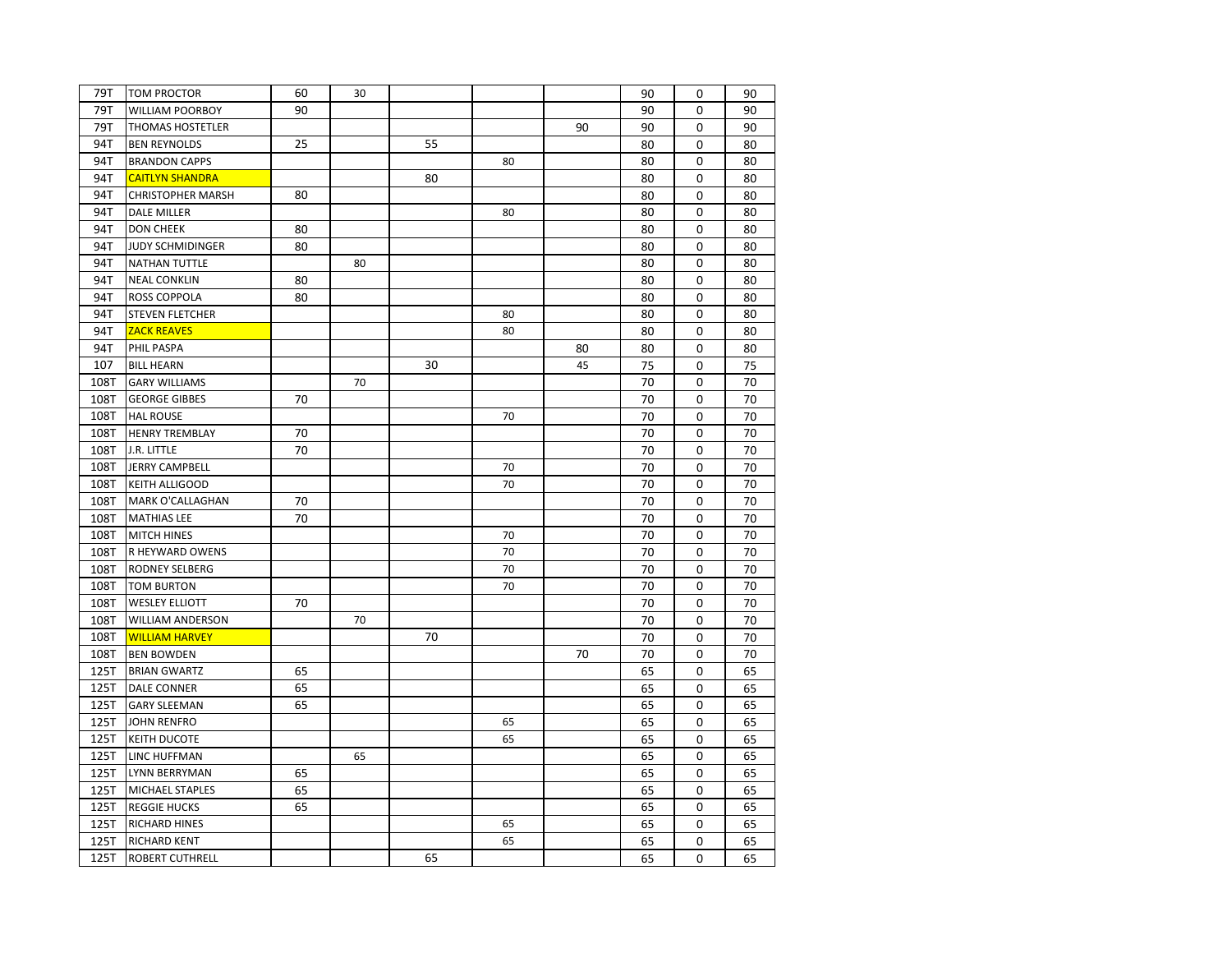| 125T | <b>SKIP WOODY</b>          |    | 65 |    |    |    | 65 | 0        | 65 |
|------|----------------------------|----|----|----|----|----|----|----------|----|
| 138T | AL SCARBOROUGH             | 60 |    |    |    |    | 60 | 0        | 60 |
| 138T | <b>GEORGE THEODORE</b>     |    |    | 60 |    |    | 60 | 0        | 60 |
| 138T | MARSHALL HARRELL           |    |    |    | 60 |    | 60 | 0        | 60 |
| 138T | MICHAEL LANKFORD           |    | 60 |    |    |    | 60 | 0        | 60 |
| 138T | <b>ROB ROBERTSON</b>       |    |    |    | 60 |    | 60 | 0        | 60 |
| 138T | <b>ROBERT LISS</b>         | 60 |    |    |    |    | 60 | 0        | 60 |
| 138T | <b>TRES CHERRY</b>         |    |    |    | 60 |    | 60 | 0        | 60 |
| 138T | WILLIAM COCHRAN            | 60 |    |    |    |    | 60 | 0        | 60 |
| 146T | <b>ANTHONY PITTMAN</b>     |    | 55 |    |    |    | 55 | 0        | 55 |
| 146T | <b>BROOKE VOGLER</b>       |    |    |    | 55 |    | 55 | 0        | 55 |
| 146T | <b>CHARLES CRUTCHFIELD</b> |    | 55 |    |    |    | 55 | 0        | 55 |
| 146T | <b>CHRIS FERRES</b>        | 55 |    |    |    |    | 55 | 0        | 55 |
| 146T | <b>CONNIE PARKER</b>       | 55 |    |    |    |    | 55 | 0        | 55 |
| 146T | DAVID COFFMAN              |    |    |    | 55 |    | 55 | 0        | 55 |
| 146T | <b>ETHEL GIBBES</b>        | 55 |    |    |    |    | 55 | 0        | 55 |
| 146T | <b>HOPE NGUYEN</b>         |    |    |    | 55 |    | 55 | 0        | 55 |
| 146T | <b>KYLE LOVE</b>           | 25 | 30 |    |    |    | 55 | 0        | 55 |
| 146T | MICHEALA CAPPS             |    |    |    | 55 |    | 55 | 0        | 55 |
| 146T | RONALD CLANTON             |    |    |    | 55 |    | 55 | $\Omega$ | 55 |
| 146T | <b>STUART THACKSTON</b>    |    | 55 |    |    |    | 55 | 0        | 55 |
| 146T | <b>THOMAS AYERS</b>        |    |    |    | 55 |    | 55 | 0        | 55 |
| 146T | <b>DAVID FUNDERBURKE</b>   |    |    |    |    | 55 | 55 | 0        | 55 |
| 146T | <b>TOM MCPHERSON</b>       |    |    |    |    | 55 | 55 | 0        | 55 |
| 161T | <b>CARL LUSSIER</b>        |    |    | 50 |    |    | 50 | 0        | 50 |
| 161T | <b>ED GIDEON</b>           |    | 50 |    |    |    | 50 | 0        | 50 |
| 161T | <b>JIMMY SYKES</b>         | 25 | 25 |    |    |    | 50 | 0        | 50 |
| 161T | JOHN HARTSELL              |    | 50 |    |    |    | 50 | 0        | 50 |
| 161T | <b>LES MCNEILL</b>         | 50 |    |    |    |    | 50 | 0        | 50 |
| 161T | MIKE ALEXANDER             |    |    | 50 |    |    | 50 | 0        | 50 |
| 161T | NICHOLAS FRANCIOSE         | 25 | 25 |    |    |    | 50 | $\Omega$ | 50 |
| 161T | <b>REGGIE WRIGHT</b>       | 50 |    |    |    |    | 50 | 0        | 50 |
| 161T | <b>SCOTT STRONG</b>        | 50 |    |    |    |    | 50 | 0        | 50 |
| 161T | SEAN COYKENDALL            | 50 |    |    |    |    | 50 | 0        | 50 |
| 161T | <b>SHANE NAYLOR</b>        | 50 |    |    |    |    | 50 | 0        | 50 |
| 161T | <b>THOMAS CUTLER</b>       |    |    |    | 50 |    | 50 | 0        | 50 |
| 173T | <b>ALAN WRIGHT</b>         |    | 45 |    |    |    | 45 | 0        | 45 |
| 173T | <b>ALLAN CORNETT</b>       |    | 45 |    |    |    | 45 | 0        | 45 |
| 173T | <b>ANDY HARRELL</b>        | 45 |    |    |    |    | 45 | 0        | 45 |
| 173T | <b>JAMES WHITEHURST</b>    |    |    |    | 45 |    | 45 | 0        | 45 |
| 173T | <b>JASON HARVEY</b>        |    |    | 45 |    |    | 45 | 0        | 45 |
| 173T | JOHN MOZINGO               |    |    |    | 45 |    | 45 | 0        | 45 |
| 173T | <b>MICKEY SMITH</b>        |    | 45 |    |    |    | 45 | 0        | 45 |
| 173T | <b>RICKY COOKE</b>         |    |    |    | 45 |    | 45 | 0        | 45 |
| 173T | <b>TOM KIDD</b>            |    |    | 45 |    |    | 45 | 0        | 45 |
| 173T | <b>WILLIAM MORRIS</b>      | 45 |    |    |    |    | 45 | 0        | 45 |